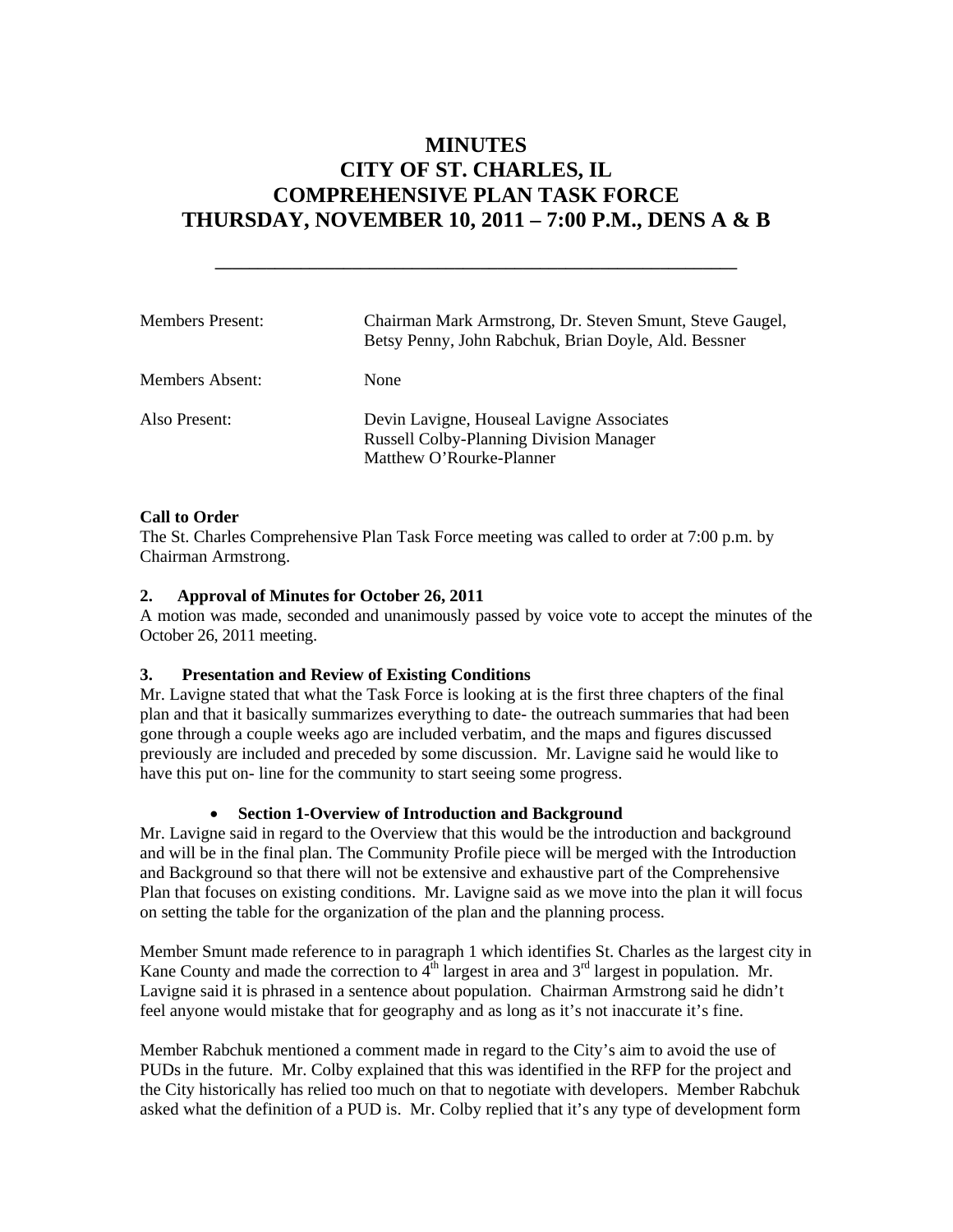from a strip mall to a residential neighborhood, any type of development where the zoning requirements and the plans have been negotiated by the developer and the city. Mr. Lavigne stated that the language came from the RFP, but that he feels it should maybe say minimize the use of PUDs and that they could put in the language to provide some predictability for both the residents and developers.

Member Bessner called attention to a comment made in regard to the lack of annexation moving forward, he asked if the updated plan will completely move away from that. Mr. Colby replied that was also in the RFP and that the City wanted to identify that most of future growth would not be through annexation because of limited opportunities. There are some opportunities for annexation, but not as significant as opportunities for redevelopment within the city. Member Smunt asked if areas on the map in St. Charles Township could ever be annexed at same point. Chairman Armstrong said yes but if we did that we would be annexing in as-built environments and not looking at something new and it becomes more of a liability because they are not built to the City's standards. Member Rabchuk feels the City needs to have some boundary agreements in place with Campton Hills especially. Mr. Colby said there is not an agreement with Campton Hills, but there are agreements with Geneva, West Chicago, Wayne and South Elgin and that the planning areas on the maps generally reflect the boundaries as agreed to. Chairman Armstrong asked if maps could be distributed with those surrounding boundaries because it defines what existing land use we are talking about and why we stop at certain points. Mr. Lavigne said yes he could insert that with the existing land use, he also recommended color shading steps so it's obvious where the document sits in the process.

Member Doyle made reference to the sentence in the first paragraph that states St. Charles had gone from the camp of just a few Potawatomi Indians. He wondered if that was an accurate description. Mr. Lavigne suggested talking off line about things of that type. Chairman Armstrong said he felt this was not a big issue, but that if any off line concerns came through toward any material along those lines to call him and it could be discussed. Mr. Lavigne said there was nothing there that cannot be changed.

# **Section 2-Community Outreach**

Member Penny questioned on page 8 the bullet point that stated the City suffers from a lack of competitiveness and high external market repetition. Mr. Lavigne said it means that the City can't compete with its neighboring communities, but remember that this section is just a rehash of what was heard by the Task Force and not an actual statement.

Chairman Armstrong said in regard to the St. Charles Mall property and being listed as vacant, that it should be listed as cleared because it is not a vacant building, it is no longer there, it should maybe say former site of St. Charles Mall.

Member Penny questioned in using the term "charm" to refer to the town. She questioned what that would mean to a developer. Mr. Lavigne said he feels it means attention to detail. Chairman Armstrong said he feels in a Comprehensive Plan it's a fine word, but that in an Ordinance it's not a definable word. Member Smunt said in this case "charm" was used in conjunction with "character" and he feels it means the same thing, and that charm implies an emotional response to the character that's being talked about, and that we should keep the emotion response out and drop the word "charm" but keep the word "character". Mr. Lavigne reminded the Task Force that these are comments from workshops and the community, but that if in the future, if charm is seen as a recommendation, to bring it to his attention.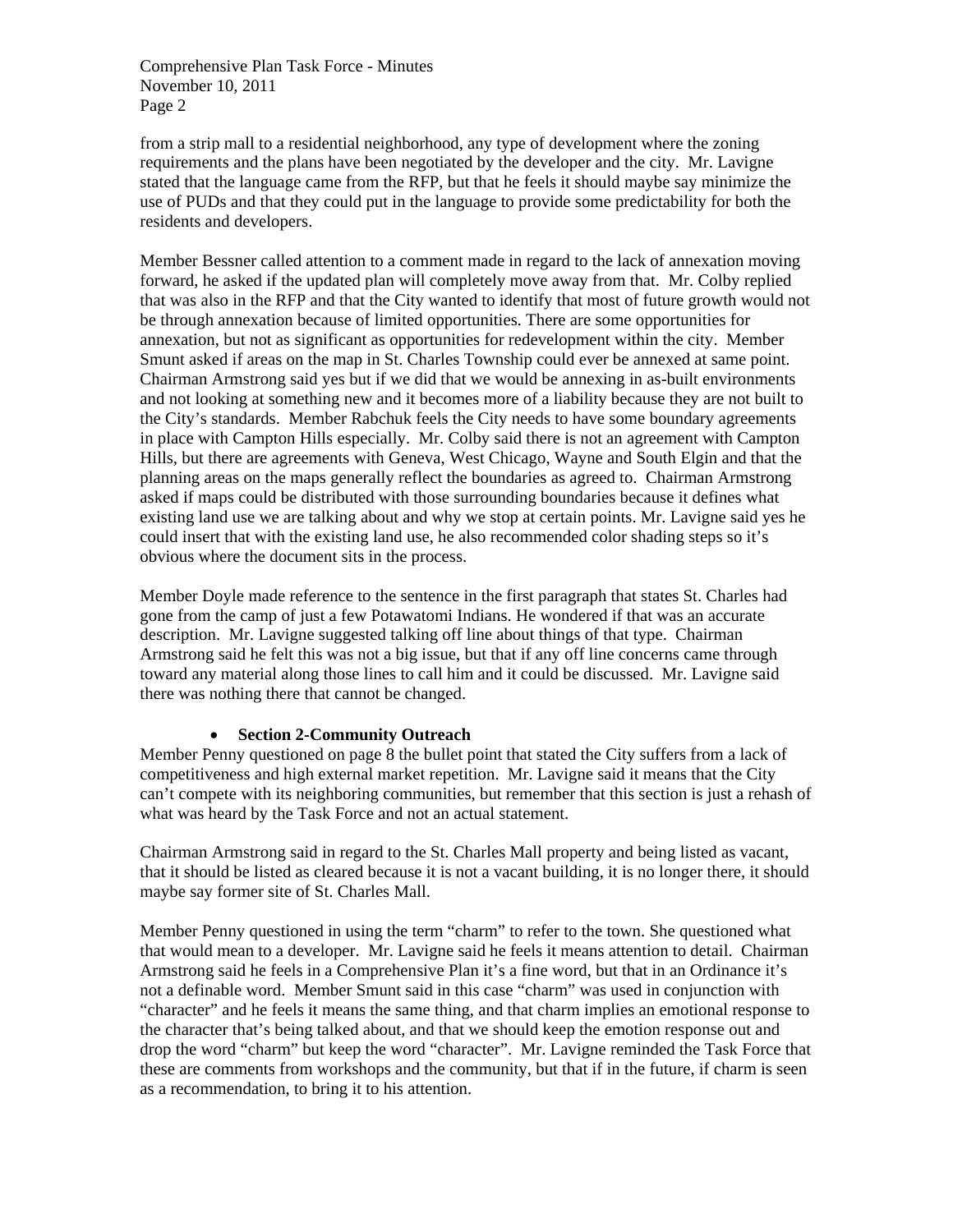Member Gaugel pointed out that in the chart of issues and positives, if they could elaborate more on what the positives are, and to also put headings on the two charts.

Task Force had a discussion in regard to removing the dam and Chairman Armstrong suggested that if that became a recommendation that a meeting should be scheduled for that topic alone.

Member Doyle suggested that for readers that were not able to make it to any of the workshops to maybe bump up the size of the text or a bar across the top to draw attention to the fact that the information has been gathered from all the different workshops.

#### **Section3-Community Profile**

Chairman Armstrong said that in this section a couple of times he noticed that it seems to go beyond existing conditions into recommendations. For example under Office, the sentence that states "While offices create a considerable amount of foot traffic during the day, their presence alone does not guarantee steady foot traffic at all hours of the day. As a result, they should be mixed with other uses where possible to ensure that areas do not feel abandoned during evening hours." Chairman Armstrong feels the recommendation is not a bad one but he is not sure that in the existing conditions report that that's where we should be heading. Mr. Lavigne agreed and said that this is great text and this is going to go into the plan but not now, we will save it for later. Member Doyle said the text is describing how we currently define land uses and what they are appropriate for, he said he doesn't see these as recommendations for the Comprehensive Plan per say, he feels its descriptive information about the land uses and what the scope of that land use is. Chairman Armstrong said until the recommending sentence that states "As a result they should be mixed with other uses where possible to ensure that areas do not feel abandoned during evening hours", he feels the point is valid, but what concerns him is the recommendation part of it. Mr. Lavigne said they were trying to describe the existing land use and sometimes it's the existing land use that should be there.

Member Doyle said in regard to Vacant and Undeveloped Land, is it significant, and is there any benefit to distinguishing green field parcels from brown field parcels or formerly used parcels. Mr. O'Rourke said yes but to maybe do that in the future land use map, because vacant is vacant, but when developers or whoever are looking at new sites, they will want to know what is wanted there more than what was there before. Mr. Lavigne said the only time that would matter is if there may be some environmental issues, but that even a farm is a land use. Member Doyle asked what defines a green field, he feels that term is bantered around and it has some cache in his mind in terms of land use decisions, he asked if it is a technical term. He said maybe this is a future land use issue and he feels maybe it should be revisited later on with the future land use issues. Mr. Lavigne said vacant will not be a future land use, there will be no parcels called out to be vacant, we will assign a land use to everything, there may be parcels called out for agricultural but he doubts it. Member Doyle said he perceives a difference between something like Corporate Reserves and the old Applied Composites site. Mr. Lavigne said he doesn't feel that can be captured within a map and that when we get to the land use map something like the Corporate Reserves will be commercial or office and the Applied Composite site would be residential land use, and that even at that stage we may not be able to tell the difference between the two except for the land use being different. He asked Mr. Doyle if he is more looking to tell a story of what has happened there and how does it affect policy. Mr. Doyle answered that to the degree that there is any material difference within this vacant/undeveloped category and in identifying those categories would yield possibly different future land uses, then to him it's just a matter of describing those differences of the categories. If they truly are not different categories, then that is a consensus of the group. Member Rabchuk said he feels that whether it's brown field or green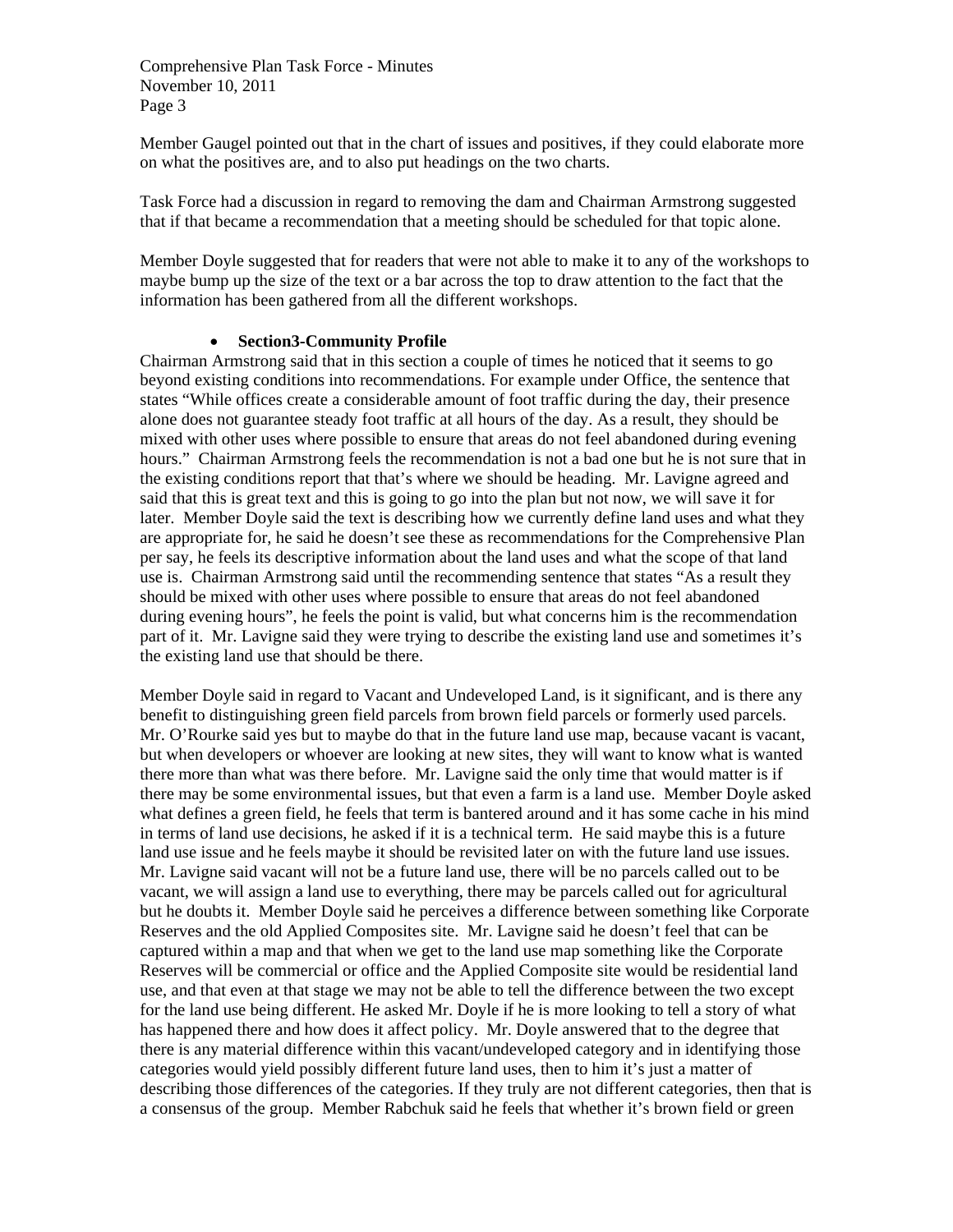field it doesn't matter, and that when we come up with a plan it doesn't matter what was behind it to begin with. Member Doyle said it goes back to smart development and density and the use of strategic density versus just doing density everywhere then it's not smart development and just high density all over the place. Chairman Armstrong said smart development also is a principal of developing where you have existing infrastructure you can tap into as opposed to extending infrastructure into new areas. Member Bessner said in the future if we are going to decide what type of parcel it should be, if we don't consider what was there before and if it was a hazardous type of thing, are we going to have a parcel that we may think should be residential and may not end up being that because of issues with the site. Member Rabchuk said developers will have to go over that in great detail before they would ever submit a plan for approval. Member Doyle said the reason he has brought this up is because we have had a number of high density proposed developments that he feels have made compelling arguments and he is concerned as a Plan Commissioner with having a clean rationale for those kinds of distinctions for developers. He said his concern is not identifying those rationales and not having the descriptive data to differentiate why high density smart development can happen in certain places and not others. Mr. Lavigne said he would argue that the past use of a site shouldn't dictate the future use of a site, the future use of the site should be determined by what the community feels is appropriate.

The Task Force reviewed the Parks and Open Space section. Chairman Armstrong commented that the Land-Cash Ordinance during his involvement with the city has been updated several times and his observation is there is a safety valve where anybody who wishes to say that's too much has the right to bring their appraisal and show that the land they are developing is not worth that and the fact that nobody does that tells him that the city is not asking enough. It was noted that the text referencing the Land-Cash ordinance is from the Park District's Master Plan. Chairman Armstrong suggested that the there be a box around the Park District Master Plan section. Member Rabchuk said in regard to existing parks he would challenge the Park District intention that they need to do all these big parks. Member Bessner asked if there was any reason to call out the lack of open spaces in the northwest quadrant, he said there was some direction given at some of the workshops that possibly there would be plazas and more open spaces in each quadrant based on what we have downtown. Chairman Armstrong said in the unincorporated environment which is not walkable by design because of no sidewalks, he is not sure the small stuff for kids to walk to is really what we want, but they also have the largest facilities, for example Leroy Oakes and Primrose Farm Park. Member Rabchuk said yes but realistically the Park District has been following their master plan and have been developing the big Otter Creek type projects. Chairman Armstrong feels that looking at the whole west of the river and north of Main almost all of that is outside city limits in a non-walkable environment, he doesn't think anyone would expect to see the scattering of parks like is seen in the existing city.

#### **Demographics and Market Overview**

Chairman Armstrong questioned the racial and ethnic composition, he said he is assuming anything that is appearing in this would be something that we are going to develop plans on, and he asked how relevant the racial and ethnic composition of the city is for developing future plans. Member Rabchuk said he agrees that there should be no relevance and it does not belong in the plan due to it not guiding any decisions. Member Doyle said he doesn't feel it will explicitly drive policy but that it certainly is a huge factor in public discourse about public policy as is income. He said he is not inclined to omit it because it's part of our public discourse whether we want it to be or not.

Member Gaugel asked in regard to age as being a considering factor that leads him to come to the conclusion that we would be gearing things toward the elderly as the population is getting older